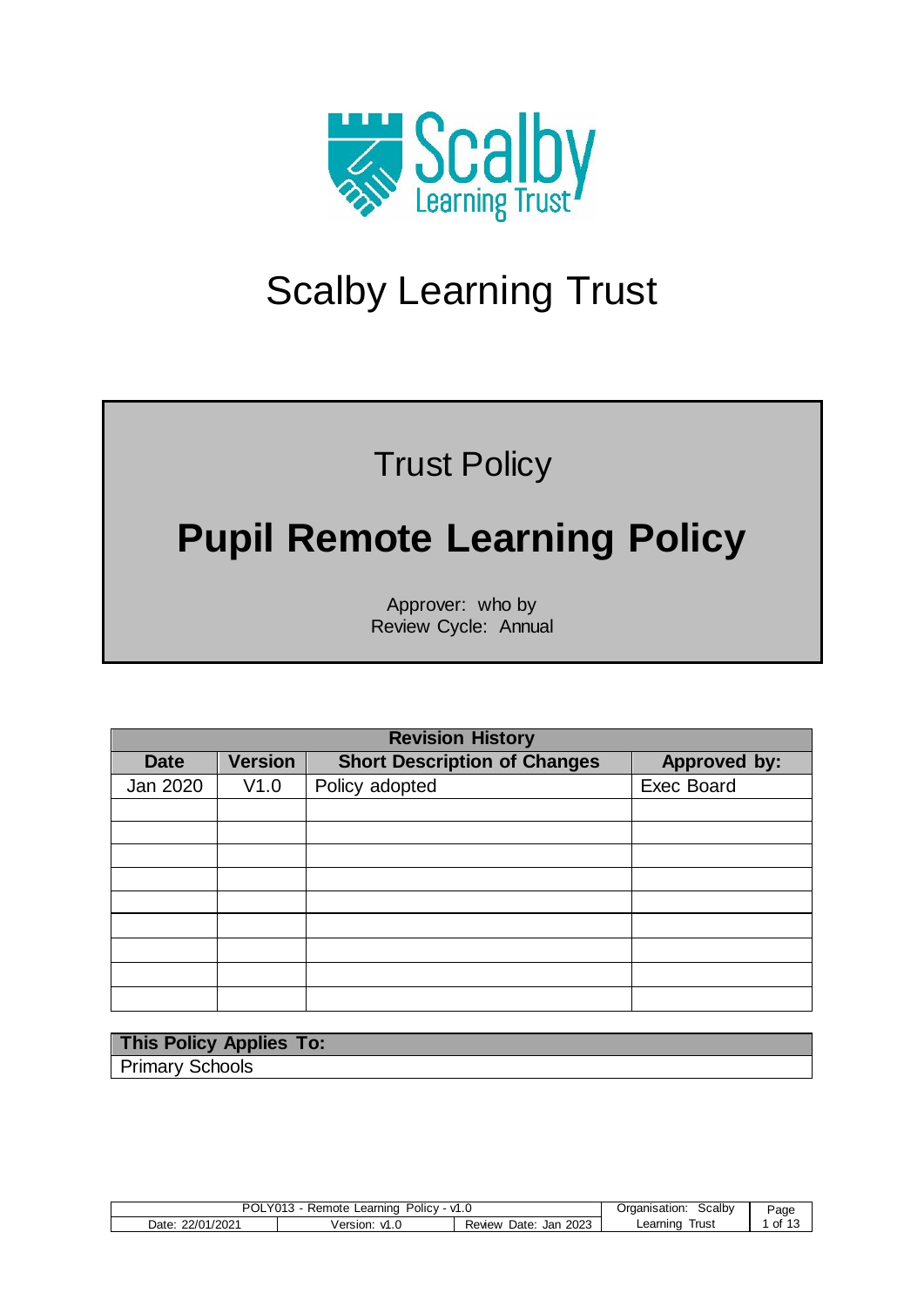This Policy has been written to reflect current legislation and other school policies:

- Safeguarding and Child Protection Policy
- Data Protection Policy
- Special Educational Needs and Disabilities (SEND) Policy
- Behaviour Policy
- Teaching and Learning Policy
- Curriculum Policy
- Online Safety Policy
- Health and Safety Policy
- Attendance Policy
- Online Safety/Acceptable Use Agreement Policy
- Staff Code of Conduct

### **Contents**

<span id="page-1-0"></span>

| 37042<br>וחם<br>Policy<br>Learning<br>Remote<br>V1.0<br>UL |                    |                               | Scalby<br>Organisation: | Page                                    |
|------------------------------------------------------------|--------------------|-------------------------------|-------------------------|-----------------------------------------|
| /2021<br>22/01<br>Date:                                    | ersion.<br>١n<br>u | 2023<br>Date:<br>Jan<br>Revew | Irust<br>Learning       | $\le$ of 1 <sup><math>\sim</math></sup> |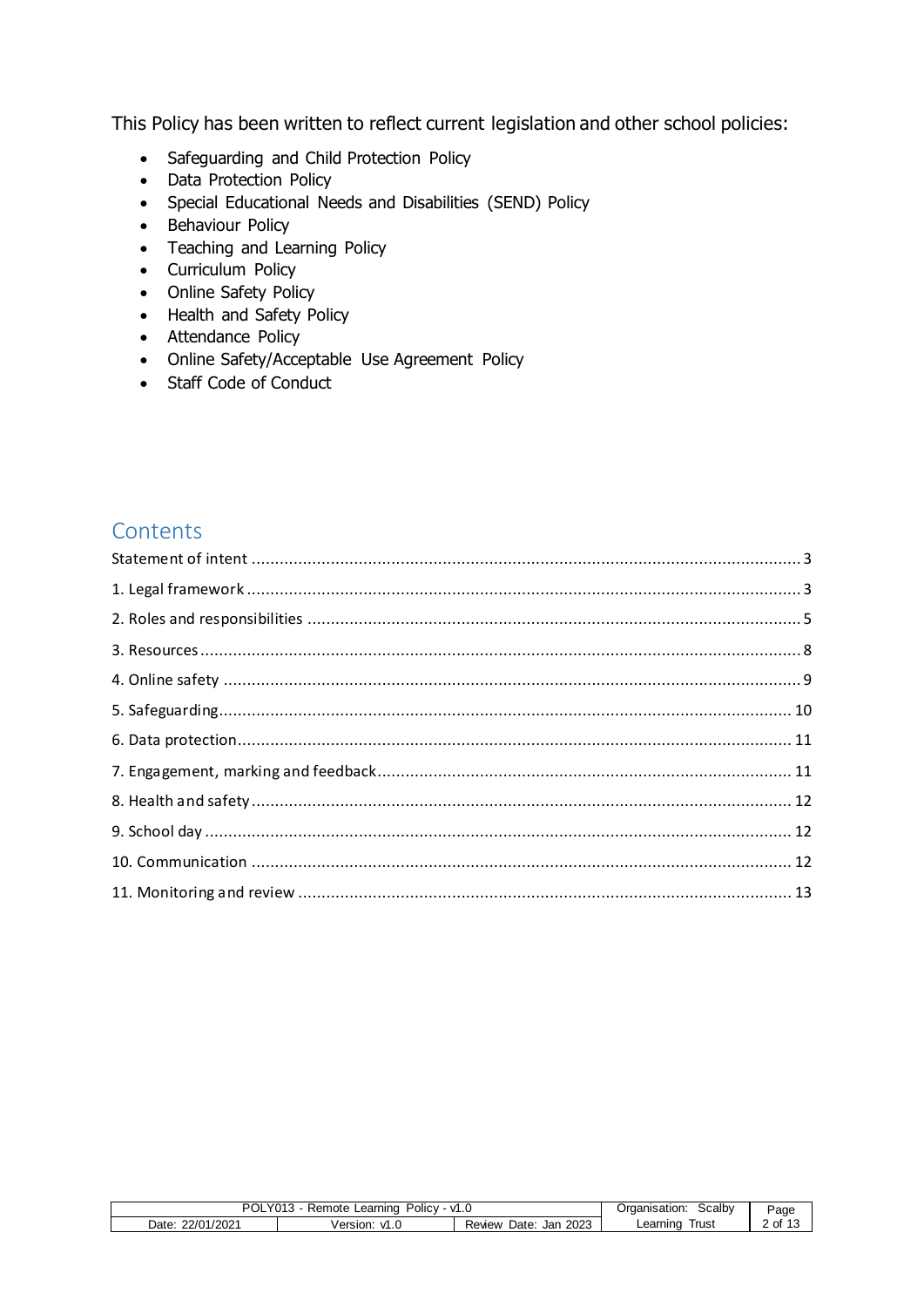#### **Statement of intent**

We understand that our pupils have a wide range of family backgrounds, facilities available for remote learning and adult support available during the normal school day. The remote learning offer in our schools will enable ALL pupils to access learning in a way that suits their circumstances.

We understand the impact of the disruptions to family life associated with the Covid-Pandemic and will maintain the highest regard to the wellbeing of staff and pupils throughout any period of time where this policy is implemented.

We understand the need to continually deliver high quality education, including during periods of remote working – whether for an individual pupil or many. We recognise the importance of maintaining high expectations in all areas of school life and ensuring that all pupils have access to the learning resources and support they need to succeed.

This information is intended to provide clarity and transparency to pupils and parents / carers about what to expect from remote education if local restrictions require pupils to remain at home.

This policy aims to:

- Maintain the wellbeing of pupils and staff.
- Minimise the disruption to pupils' education and the delivery of the curriculum.
- Ensure provision is in place so that all pupils have access to high quality learning resources.
- Protect pupils from the risks associated with using devices connected to the internet.
- Ensure staff, parents / carers, and pupil data remains secure and is not lost or misused.
- Ensure robust safeguarding measures continue to be in effect during the period of remote learning.
- Ensure all pupils have the provision they need to complete their work to the best of their ability, and to remain happy, healthy, and supported during periods of remote learning.

#### <span id="page-2-0"></span>**1. Legal framework**

1.1. This policy has due regard to all relevant legislation and statutory guidance including, but not limited to, the following:

- The Coronavirus Act 2020 Provision of Remote Education (England) Temporary Continuity Direction
- Equality Act 2010: advice for schools DfE Feb 2013
- Special Educational Needs and Disability Regulations 2014
- Education Act 2002
- The General Data Protection Regulation (GDPR)
- The Reporting of Injuries, Diseases and Dangerous Occurrences Regulations 2013
- Data Protection Act 2018
- DfE 2020 Keeping children safe in education
- DfE 2016 'Children missing education'

| וחם<br>∟earning<br>v<br>Remote<br>Policy<br>OĽ.<br>υ<br>. |                  |                                           | <b>Scalbv</b><br>raanisation: | Page    |
|-----------------------------------------------------------|------------------|-------------------------------------------|-------------------------------|---------|
| '2021<br>22/01<br>Date                                    | Version.<br>ں. ו | 2023<br>⊃ate <sup>.</sup><br>Jar<br>Revew | l rust<br>Learning            | .<br>ОI |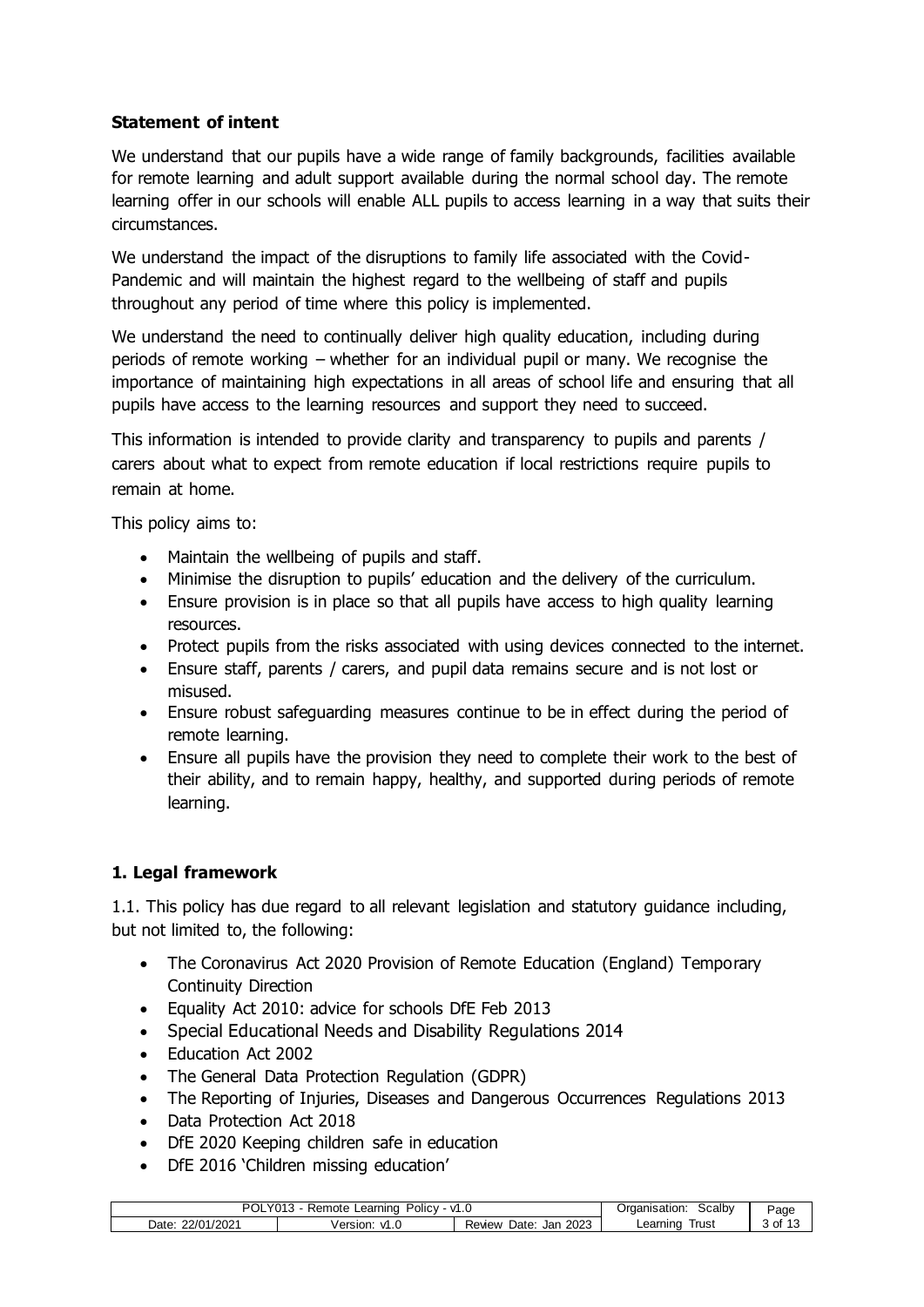This policy has due regard to national guidance including, but not limited to, the following:

- DfE Remote education good practice [https://www.gov.uk/government/publications/remote-education-good](https://www.gov.uk/government/publications/remote-education-good-practice/remote-education-good-practice)[practice/remote-education-good-practice](https://www.gov.uk/government/publications/remote-education-good-practice/remote-education-good-practice)
- DfE (2020) Keeping children safe in education <https://www.gov.uk/government/publications/keeping-children-safe-in-education--2>
- Addendum: recording attendance in relation to coronavirus (COVID-19) during the 2020 to 2021 academic year 2020 to 2021 academic year [https://www.gov.uk/government/publications/school-attendance/addendum](https://www.gov.uk/government/publications/school-attendance/addendum-recording-attendance-in-relation-to-coronavirus-covid-19-during-the-2020-to-2021-academic-year)[recording-attendance-in-relation-to-coronavirus-covid-19-during-the-2020-to-2021](https://www.gov.uk/government/publications/school-attendance/addendum-recording-attendance-in-relation-to-coronavirus-covid-19-during-the-2020-to-2021-academic-year) [academic-year](https://www.gov.uk/government/publications/school-attendance/addendum-recording-attendance-in-relation-to-coronavirus-covid-19-during-the-2020-to-2021-academic-year)
- DfE (2020) Attendance in Schools [https://assets.publishing.service.gov.uk/government/uploads/system/uploads/attach](https://assets.publishing.service.gov.uk/government/uploads/system/uploads/attachment_data/file/907535/School_attendance_guidance_for_2020_to_2021_academic_year.pdf) ment\_data/file/907535/School\_attendance\_quidance\_for\_2020\_to\_2021\_academic [year.pdf](https://assets.publishing.service.gov.uk/government/uploads/system/uploads/attachment_data/file/907535/School_attendance_guidance_for_2020_to_2021_academic_year.pdf)
- [https://www.gov.uk/government/publications/early-years-foundation-stage](https://www.gov.uk/government/publications/early-years-foundation-stage-framework)[framework](https://www.gov.uk/government/publications/early-years-foundation-stage-framework)
- DfE (2017) Special educational needs and disability code of practice: 0 to 25 years [https://assets.publishing.service.gov.uk/government/uploads/system/uploads/attach](https://assets.publishing.service.gov.uk/government/uploads/system/uploads/attachment_data/file/398815/SEND_Code_of_Practice_January_2015.pdf) [ment\\_data/file/398815/SEND\\_Code\\_of\\_Practice\\_January\\_2015.pdf](https://assets.publishing.service.gov.uk/government/uploads/system/uploads/attachment_data/file/398815/SEND_Code_of_Practice_January_2015.pdf)
- DfE (2018) Health and safety: responsibilities and duties for schools [https://www.gov.uk/government/publications/health-and-safety-advice-for](https://www.gov.uk/government/publications/health-and-safety-advice-for-schools/responsibilities-and-duties-for-schools)[schools/responsibilities-and-duties-for-schools](https://www.gov.uk/government/publications/health-and-safety-advice-for-schools/responsibilities-and-duties-for-schools)
- DfE (2018) Health and safety for school children [https://www.gov.uk/government/publications/health-and-safety-advice-for](https://www.gov.uk/government/publications/health-and-safety-advice-for-schools/responsibilities-and-duties-for-schools)[schools/responsibilities-and-duties-for-schools](https://www.gov.uk/government/publications/health-and-safety-advice-for-schools/responsibilities-and-duties-for-schools)
- DfE (2016) Children missing education <https://www.gov.uk/government/publications/children-missing-education>
- DfE (2020) What parents and carers need to know about early years providers, schools and colleges [https://www.gov.uk/government/publications/what-parents-and-carers-need-to-know](https://www.gov.uk/government/publications/what-parents-and-carers-need-to-know-about-early-years-providers-schools-and-colleges-during-the-coronavirus-covid-19-outbreak)[about-early-years-providers-schools-and-colleges-during-the-coronavirus-covid-19](https://www.gov.uk/government/publications/what-parents-and-carers-need-to-know-about-early-years-providers-schools-and-colleges-during-the-coronavirus-covid-19-outbreak) [outbreak](https://www.gov.uk/government/publications/what-parents-and-carers-need-to-know-about-early-years-providers-schools-and-colleges-during-the-coronavirus-covid-19-outbreak)
- Get laptops and tablets for children who cannot attend school due to coronavirus (COVID-19) [https://www.gov.uk/guidance/get-laptops-and-tablets-for-children-who-cannot-attend-](https://www.gov.uk/guidance/get-laptops-and-tablets-for-children-who-cannot-attend-school-due-to-coronavirus-covid-19)

[school-due-to-coronavirus-covid-19](https://www.gov.uk/guidance/get-laptops-and-tablets-for-children-who-cannot-attend-school-due-to-coronavirus-covid-19) Get help with technology during coronavirus (COVID-19)

[https://www.gov.uk/guidance/get-help-with-technology-for-remote-education-during](https://www.gov.uk/guidance/get-help-with-technology-for-remote-education-during-coronavirus-covid-19)[coronavirus-covid-19](https://www.gov.uk/guidance/get-help-with-technology-for-remote-education-during-coronavirus-covid-19)

| $Y013$ .<br>מח<br>⊃olic∨<br>Learning<br>Remote<br>v1.⊾ |                  |                               | Scalby<br>Organisation: | Page |
|--------------------------------------------------------|------------------|-------------------------------|-------------------------|------|
| 1/2021<br>22/01<br>Date:                               | Version:<br>vi.u | 2023<br>Date:<br>Revew<br>Jar | Trust<br>Learning       | OI   |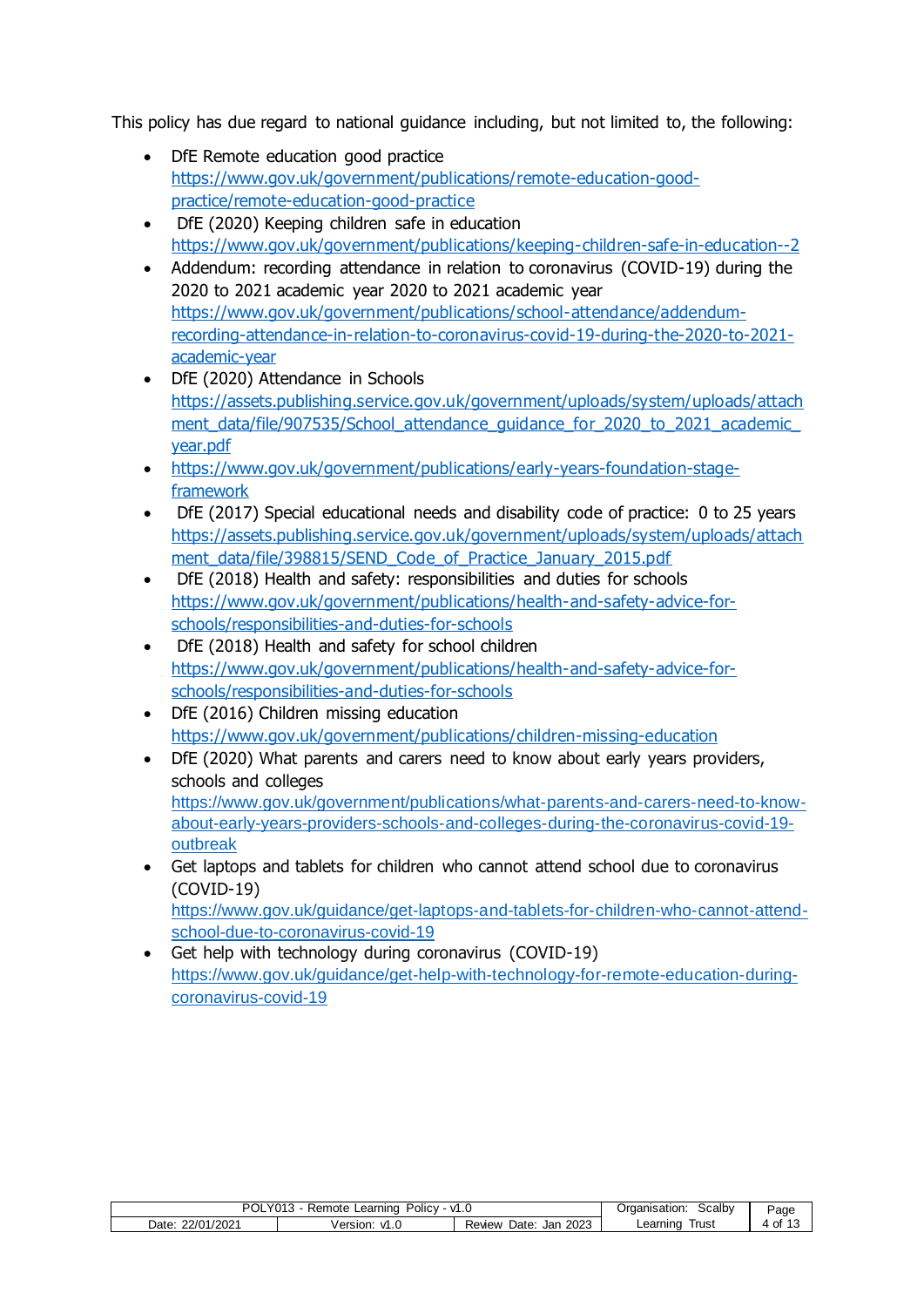#### <span id="page-4-0"></span>**2. Roles and responsibilities**

2.1. The governing board is responsible for:

- Ensuring that the wellbeing of senior leaders is considered in all decision making.
- Ensuring that the school has robust risk management procedures in place.
- Ensuring that the school has a business continuity plan in place, where required.
- Evaluating the effectiveness of the school's remote learning arrangements.

2.2. The Headteacher is responsible for:

- Ensuring that the wellbeing of all staff and pupils is considered in all decision making.
- Ensuring that staff, parents / carers and pupils adhere to the relevant policies at all times.
- Ensuring that there are arrangements in place for identifying, evaluating, and managing the risks associated with remote learning to ensure that pupils are accessing remote learning safely.
- Ensuring that there are arrangements in place for monitoring incidents associated with remote learning.
- Overseeing that the school has the resources necessary to action the procedures in this policy.
- Reviewing the effectiveness of this policy on a regular basis and communicating any changes to staff, parents / carers, and pupils.
- Arranging any additional training staff may require to support pupils during the period of remote learning.
- Conducting reviews on a regular basis of the remote learning arrangements to ensure pupils' education is of a good and consistent standard.
- Communicating with parents / carers and pupils to ensure that they understand what is required of them whilst learning remotely.
- Having due regard for the health and well-being of pupils, parents / carers and staff during remote learning periods.

2.3. The Health and Safety Lead or Headteacher is responsible for:

- Ensuring that the relevant health and safety risk assessments, and the monitoring of these, are carried out within the agreed timeframes, in collaboration with the Headteacher and governing body.
- Putting procedures and safe systems of learning into practice, which are designed to eliminate or reduce the risks associated with remote learning.
- Ensuring that pupils identified as being at risk are provided with necessary information and instruction, as required.
- Managing the effectiveness of health and safety measures through a robust system of reporting, investigating, and recording incidents.
- Being proactive in identifying potential risks caused by remote learning

2.4. The Data Protection Lead is responsible for:

- Overseeing that all school-owned electronic devices used for remote learning have adequate anti-virus software and malware protection.
- Ensuring all staff, parents / carers, and pupils are aware of the data protection principles outlined in the GDPR.

| ∩פ<br>Policy<br>Learning<br>$-$<br>. .<br>ΟL<br>. ( ) i F<br>$\cdots$<br>__ |                           |                              | Scalby<br>Draanisation: | Page |
|-----------------------------------------------------------------------------|---------------------------|------------------------------|-------------------------|------|
| '2021<br>22/N<br>Date                                                       | /er<br>sıor<br>v<br>ں ، ، | 2023<br>Date<br>Jan<br>Revew | l rust<br>∟earnıng      | וט כ |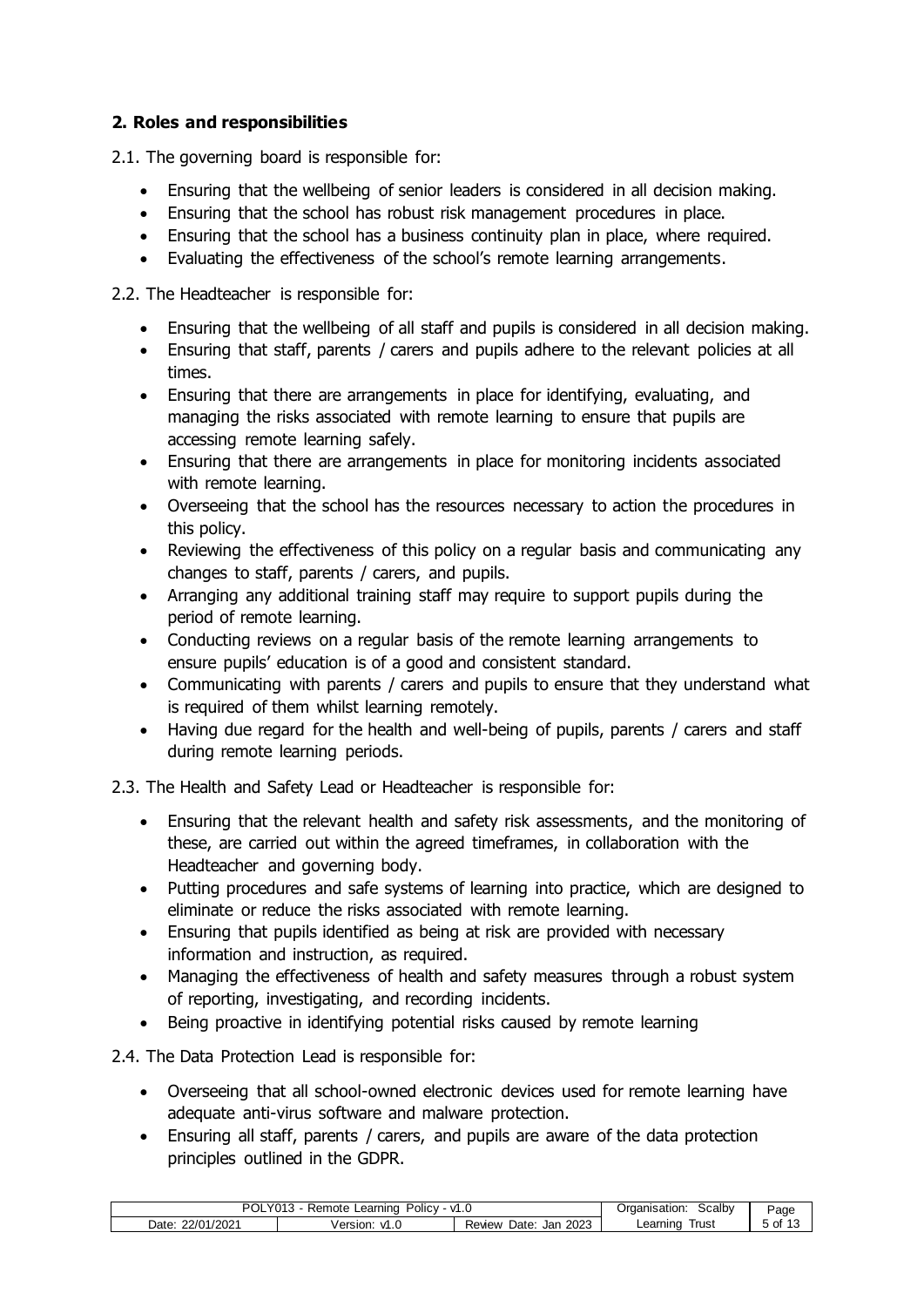- Ensuring that all computer programs used for remote learning are compliant with the GDPR and the Data Protection Act 2018.
- Overseeing that any ICT equipment used for remote learning is resilient and can efficiently recover lost data.
- Ensuring any data breaches are reported appropriately.

2.5. The Designated Safeguarding Lead and deputies are responsible for:

- Attending and arranging, where necessary, any safeguarding meetings that occur during the remote learning period.
- Liaising with the ICT support team to ensure that all technology used for remote learning is suitable for its purpose and will protect pupils online and that parents / carers are informed of steps that they can take to restrict such access when their children are accessing online remote learning on home devices.
- Identifying vulnerable pupils who may be at risk if they are learning remotely.
- Ensuring that child protection plans are enforced while the pupil is learning remotely, and liaising with the Headteacher and other organisations to make alternate arrangements for pupils who are at a high risk, where required.
- Identifying the level of support or intervention required while pupils learn remotely and ensuring appropriate measures are in place and monitor that this support or intervention is carried out
- Liaising with relevant individuals to ensure vulnerable pupils receive the support required during the period of remote working
- Ensuring all safeguarding incidents are adequately recorded and reported in line with the school's safeguarding policy.

2.6. The Special Education Needs & Disabilities Coordinator (SENDCo) is responsible for:

- Liaising with the Trust IT team to ensure that the technology used for remote learning is accessible to all pupils and that reasonable adjustments are made where required.
- Ensuring that pupils with Education Health Care Plans continue to have their needs met while learning remotely, and liaising with the Headteacher/ Inclusion Manager and other organisations to make any alternate arrangements for pupils with Educational Healthcare plans and Individual Health Plans
- Identifying the level of support or intervention that is required while pupils with SEND learn remotely.
- Schools will ensure that the pupil is able to continue working towards the objectives within the EHCP
- Ensuring that the provision put in place for pupils with SEND is monitored for effectiveness throughout the duration of the remote learning period & adapted accordingly

#### 2.7. The School Finance/Business Manager is responsible for:

- Arranging the procurement of any equipment or technology required for staff to teach remotely and for pupils to learn from home.
- Ensuring value for money when arranging the procurement of equipment or technology.
- Ensuring that the school has adequate insurance to cover all remote working arrangements.

| DC<br>∟earnıno<br>Policy:<br>$\mathbf{v}$<br>Remote<br>UL.<br>U.<br>$\cdot$ |                       |                              | らcalbv<br>Organisation: | ، صد<br>ъu |
|-----------------------------------------------------------------------------|-----------------------|------------------------------|-------------------------|------------|
| '2021<br>22/01<br>Date                                                      | Version.<br>v<br>ں. ا | 2023<br>Date<br>Jan<br>Revew | l rus:<br>Learning      | οt         |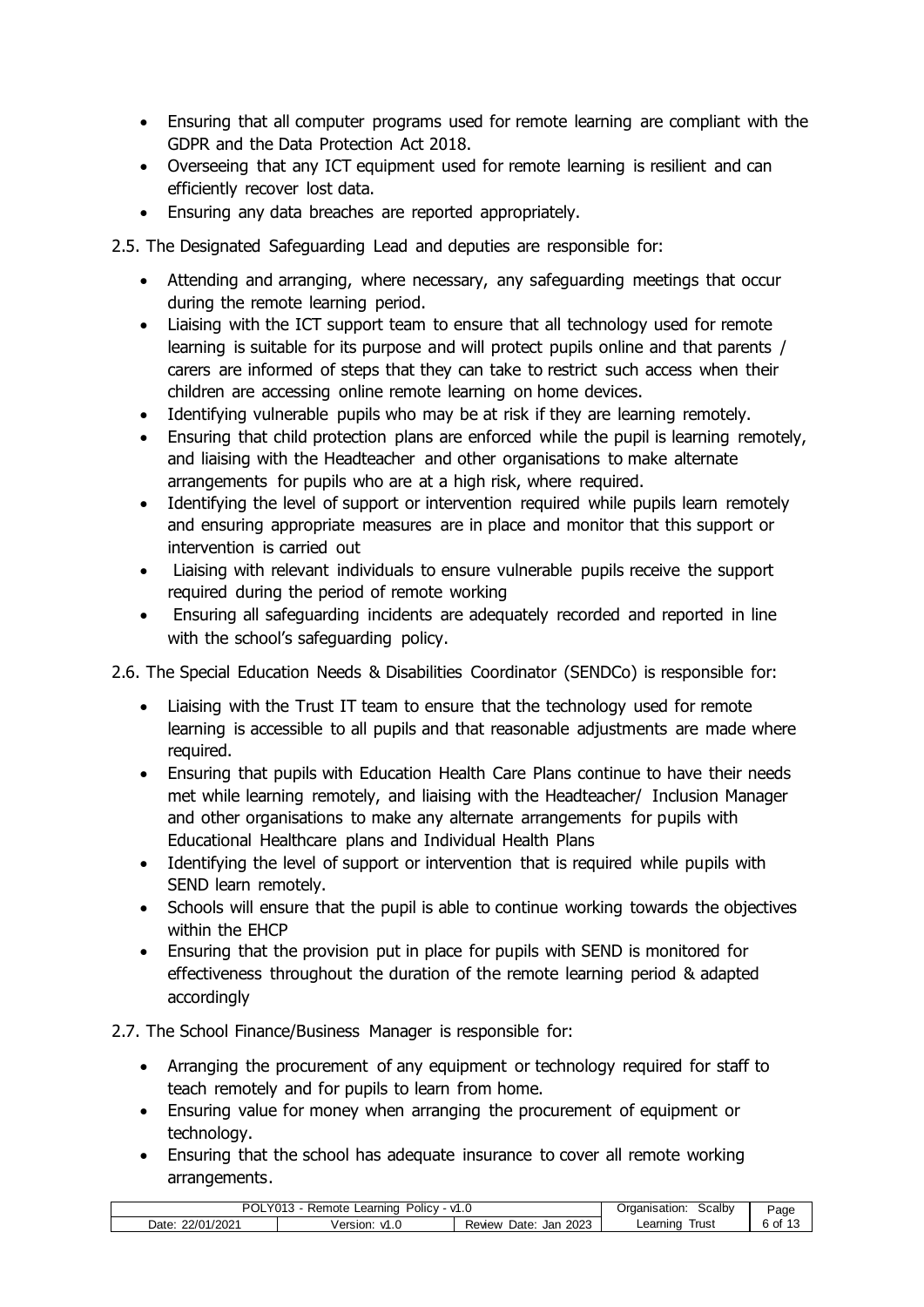2.8. The Trust IT team are responsible for:

- Ensuring that all school-owned devices used for remote learning have suitable antivirus software installed, have a secure connection, can recover lost work, and allow for audio and visual material to be recorded, where required.
- Ensuring that any programs or networks used for remote learning can effectively support a large number of users at one time, where required, e.g. undertaking 'stress' testing.
- Working with the SENCo to ensure that the equipment and technology used for learning remotely is accessible to all pupils and staff.

2.9. Staff members are responsible for:

- Reporting any issues related to their own or others' wellbeing to their line manager.
- Adhering to this policy at all times during periods of remote learning.
- Reporting any health and safety incidents to the health and safety lead and asking for guidance as appropriate.
- Reporting any safeguarding incidents to the DSL and asking for guidance as appropriate.
- Taking part in any training conducted to meet the requirements of this policy, including training on how to use the necessary electronic equipment (provided by the school) and software.
- Reporting any dangers or potential dangers, they identify, as well as any concerns they may have about remote learning, to the Headteacher.
- Reporting any defects on school-owned equipment used for remote learning to the School IT Liaison Co-ordinator.
- Adhering to the Staff Code of Conduct at all times.
- Providing high quality remote learning for the pupils for which they are responsible for.

2.10. Parents / carers are responsible for:

- Ensuring that their child accesses as much of the remote learning as possible.
- Reporting concerns about the wellbeing of their child and working with school staff to find solutions to challenges.
- Helping their child to complete work to the best of their child's ability.
- Reporting any technical issues to the school as soon as possible.
- Ensuring that their child has access to remote learning material.
- Ensuring their child uses the equipment and technology used for remote learning as intended.
- Engaging with school as appropriate throughout any periods of remote learning.

2.11. Pupils (at an age appropriate level) are responsible for:

- Ensuring that their schoolwork is completed to the best of their ability.
- Reporting any technical issues to school staff or parent/carer.
- Notifying a responsible adult if they are feeling unwell or are unable to complete the schoolwork they have been set.
- Ensuring they use any equipment and technology for remote learning as intended.
- Reporting any safeguarding concerns they have to a responsible adult.

| מם<br>emote<br>∟earning<br>Policy<br>. .<br>$\mathbf{v}$<br>151<br>$\cdot$<br>.<br>__ |                                         |                                    | .calbvٽ<br>Draanisation | Page     |
|---------------------------------------------------------------------------------------|-----------------------------------------|------------------------------------|-------------------------|----------|
| 1/2021<br>22/01/<br>Date                                                              | <b>Jers</b><br>rsion:<br>$\cdot$<br>ט.ו | 2023<br>-<br>Date:<br>Jan<br>Revew | ∣rust<br>Learning       | Οt<br>٠. |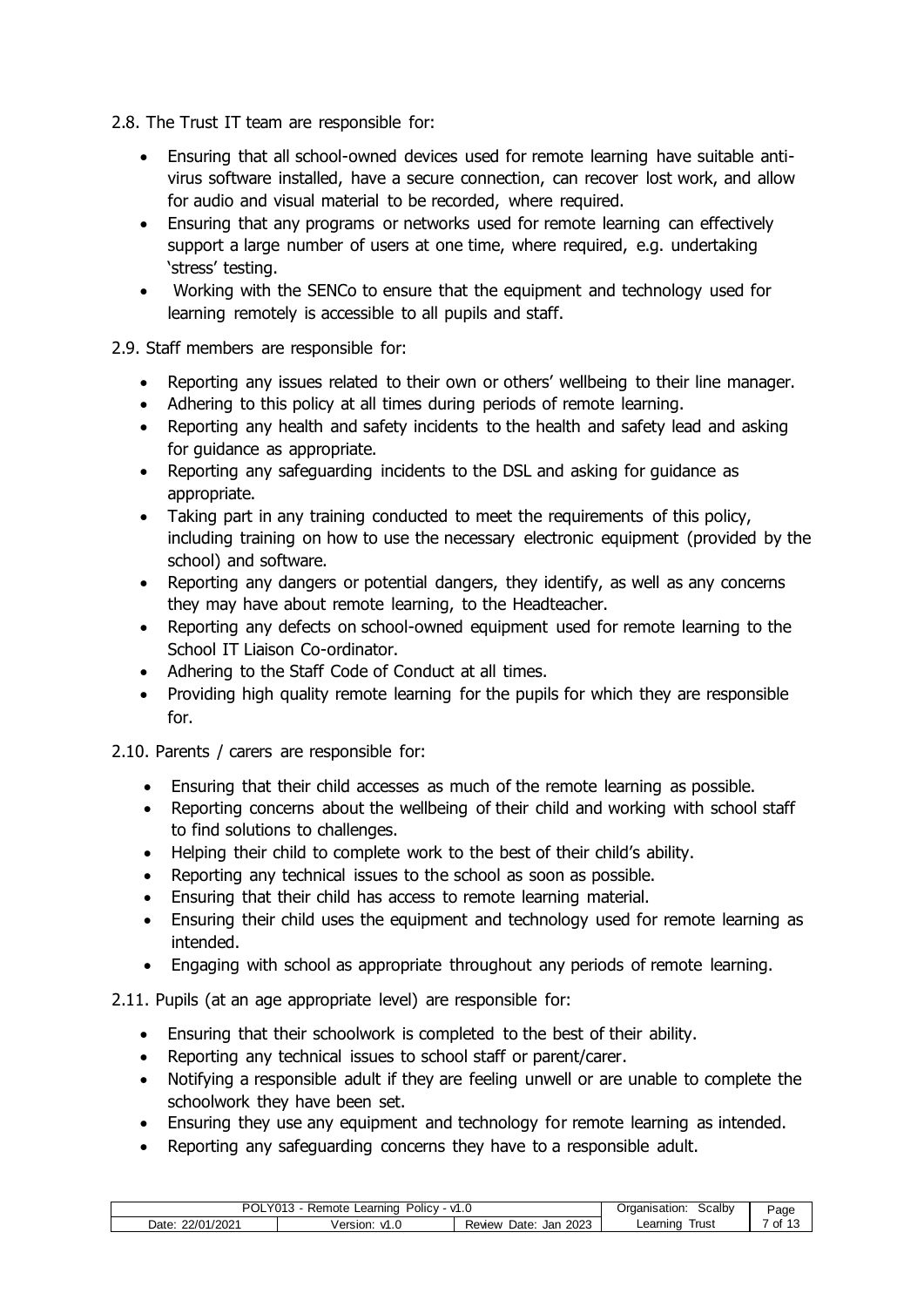#### <span id="page-7-0"></span>**3. Resources**

Learning materials

3.1. For the purpose of providing remote learning, the school may make use of:

- recorded teaching (e.g. Oak National Academy lessons, BBC materials etc)
- telephone tutoring by school staff directly delivered to individual pupils
- printed paper packs produced by teachers (e.g. workbooks, worksheets)
- textbooks and reading books pupils have at home
- commercially available websites supporting the teaching of specific subjects or areas, including video clips or sequences
- long-term project work and/or internet research activities (as per the [schools full](https://www.gov.uk/government/publications/actions-for-schools-during-the-coronavirus-outbreak/guidance-for-full-opening-schools#res)  [opening guidance,](https://www.gov.uk/government/publications/actions-for-schools-during-the-coronavirus-outbreak/guidance-for-full-opening-schools#res) schools full opening guidance, schools are expected to avoid an over-reliance on these approaches)

3.2. School leaders will review the DfE's list of online education resources and utilise these tools as necessary, in addition to existing resources.

- how you will issue or lend laptops or tablets to pupils, and where parents or carers can find more information
- how you will issue or lend devices that enable an internet connection (for example, routers or dongles), and where parents or carers can find more information
- how pupils can access any printed materials needed if they do not have online access
- how pupils can submit work to their teachers if they do not have online access

3.3. Reasonable adjustments will be made to ensure that all pupils have access to the resources needed for effective remote learning.

3.4. Lesson plans will be adapted to ensure that the curriculum remains fully accessible via remote learning, where practical – where this is not practical; the school will ensure pupils can catch up on these areas of the curriculum when they return to school. Adapt accordingly:

 We teach the same curriculum remotely as we do in school wherever possible and appropriate. However, we have needed to make some adaptations in some subjects. For example, in music and PE, children will be limited by the access to resources and will return to the normal curriculum upon their return to school. All plans have been adapted in all subjects to be possible in most homes.

3.5. Teaching staff will liaise with the SENDCo and other relevant members of staff to ensure all pupils remain fully supported for the duration of the remote learning period.

3.6. Any defects or issues with remote learning resources will be reported as soon as possible to the relevant member of staff.

3.7. Pupils will be required to use their own or family-owned equipment to access remote learning resources, unless the school agrees to provide or loan equipment, e.g. laptops.

| י וחם<br>1012<br><br>Policy<br>Learning<br>Remote<br>ี ∨1.⊾<br>- ∟∟<br>U I O |                                |                               | Scalby<br>Organisation: | Page      |
|------------------------------------------------------------------------------|--------------------------------|-------------------------------|-------------------------|-----------|
| $'$ /2021<br>22/01/<br>Date:                                                 | /ersion:<br>۱n<br><b>vi.</b> U | 2023<br>Date:<br>Jan<br>Revew | Irust<br>Learning       | .<br>8 of |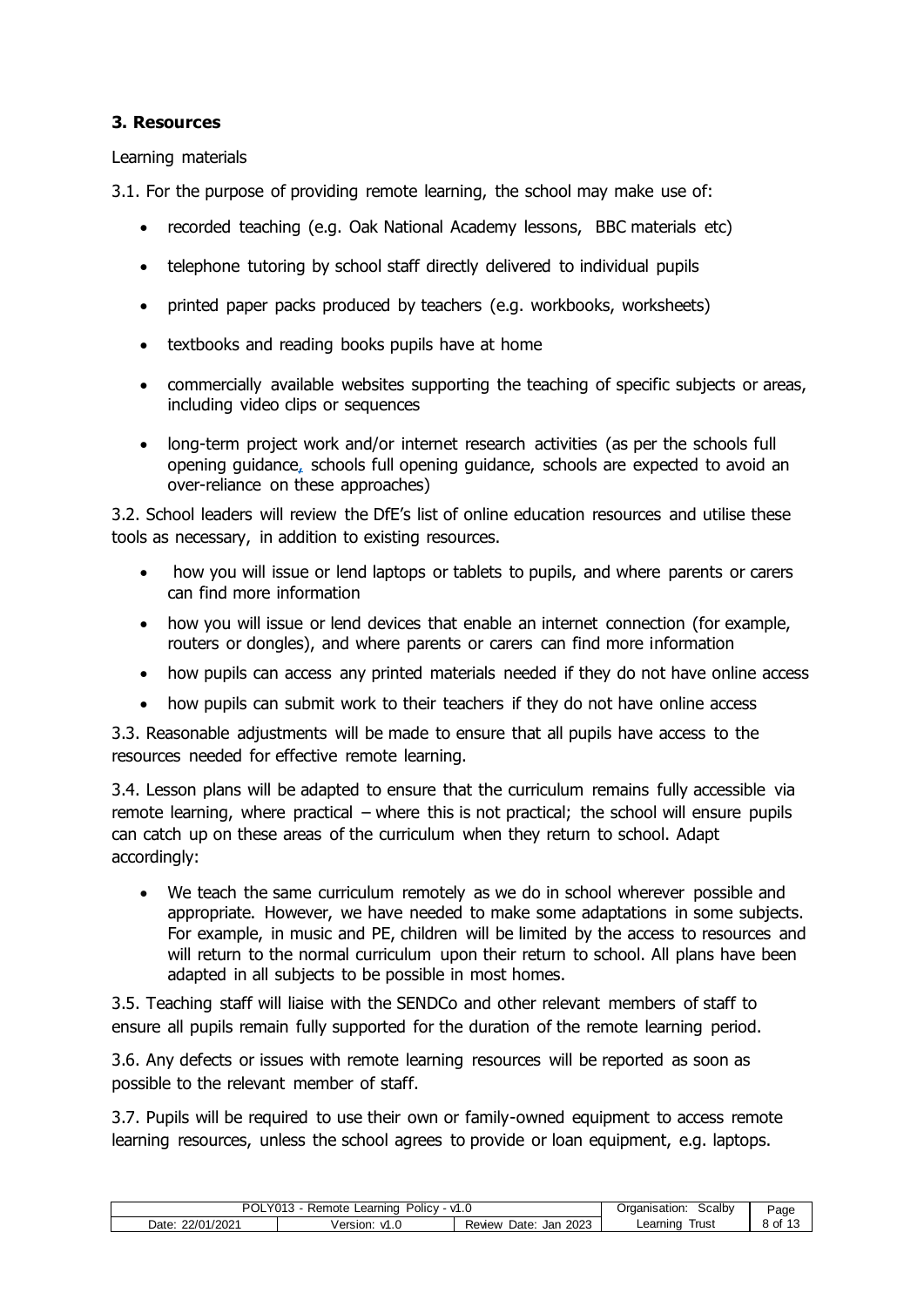3.9. Teaching staff will oversee academic progression for the duration of the remote learning period and will provide feedback on work in line with section 7 of this policy.

3.11. The Trust IT team are not responsible for providing technical support for equipment that is not owned by the school.

#### **Costs and expenses**

3.12. The school will not contribute to any household expenses incurred while pupils learn remotely, e.g. heating, lighting, or council tax.

3.13. The school will provide guidance and support with gaining free additional data for mobile phones (where appropriate)

3.14. The school will not reimburse any costs for travel between pupils' homes and the school premises.

3.15. The school will not reimburse any costs for childcare.

3.16. If a pupil is provided with school-owned equipment, the pupil and their parent / carer will sign and adhere to the school's Online Safety/Acceptable Use Agreement prior to commencing remote learning.

#### <span id="page-8-0"></span>**4. Online safety**

This section of the policy can be read in conjunction with the school's Online Safety Policy & Addendum to Child Protection Policy COVID-19 school closure arrangement for Safeguarding and Child Protection

4.1. These aspects of safety will be considered when carrying out phone calls with children and if delivering virtual lessons, especially where webcams are involved (please see school websites for the current remote learning offer):

- Parents should manage the phone call in the home and remain in the same room as the child with the phone on speaker setting
- No 1:1s, groups only
- Staff and children must wear suitable clothing, as should anyone else in the household.
- Any computers used should be in appropriate areas, for example, not in bedrooms; and the background should be blurred.
- The live class should be recorded so that if any issues were to arise, the video can be reviewed.
- Language must be professional and appropriate, including any family members in the background.
- Staff must only use platforms specified by senior managers and approved by the Trust IT Manager to communicate with pupils
- Staff should record, the length, time, date and attendance of any sessions held.
- Ensure they can be seen on the camera at all times.
- Wear suitable clothing this includes others in their household.
- Be situated in a suitable 'public' living area within the home with an appropriate background – 'private' living areas within the home, such as bedrooms, are not suggested during video communication.

| /2021<br>2023<br>22/01.<br><b>rust</b><br>Learning<br>Date<br>Date:<br>Jar<br>Version.<br>Revew<br>$\cdot$<br>U<br><br><b>vi.</b> v | PС<br>∟earnino<br>™ote<br>v<br>Policy:<br>UL.<br>151<br>ن ۱۰<br>$\mathbf{u}$ |  |  | Scalbv<br>Organisation: | ≌age |
|-------------------------------------------------------------------------------------------------------------------------------------|------------------------------------------------------------------------------|--|--|-------------------------|------|
|                                                                                                                                     |                                                                              |  |  |                         |      |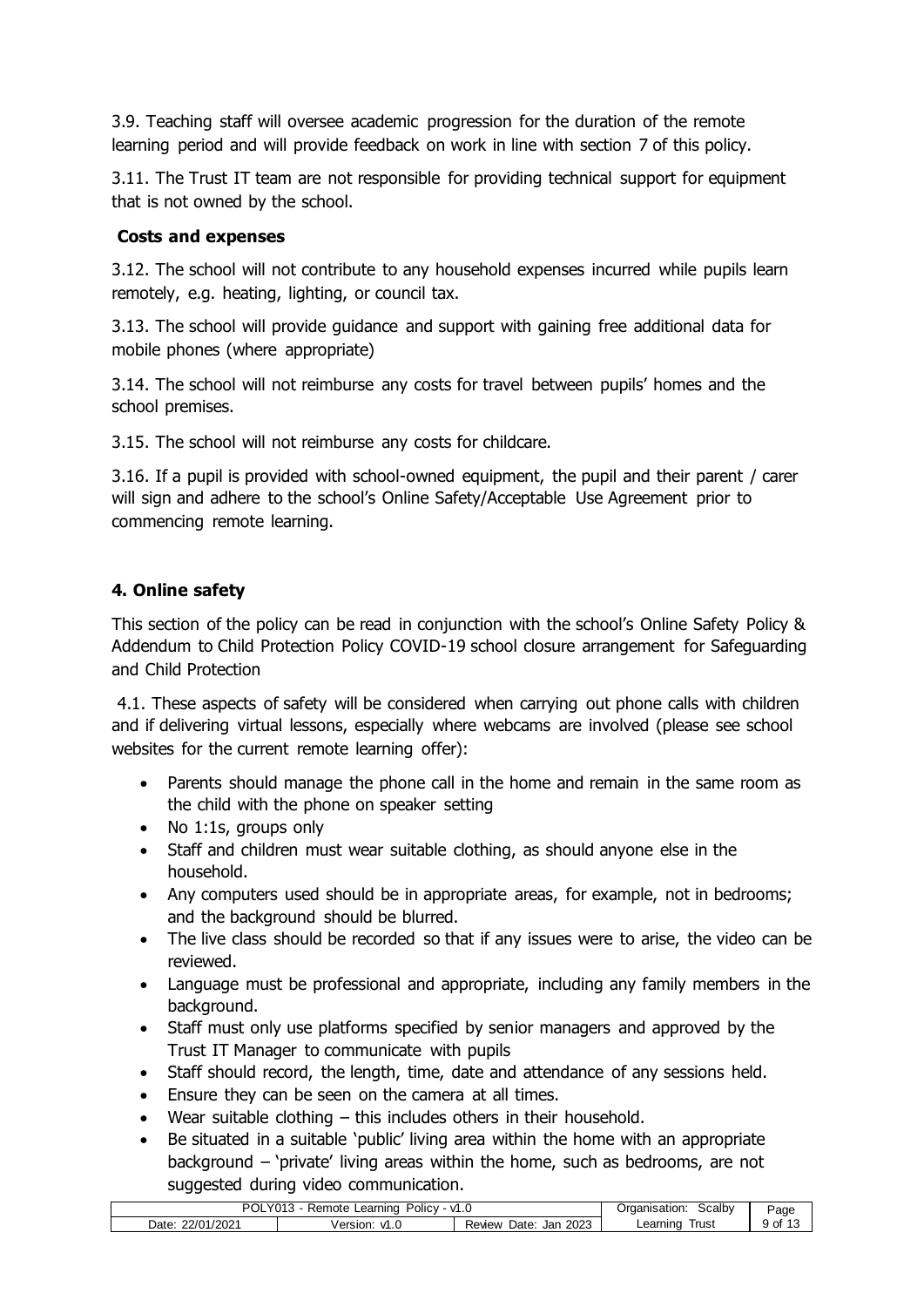- Use appropriate language this includes others in their household.
- Maintain the standard of behaviour expected in school.
- Use the necessary equipment and computer programs as intended.
- Not record, store, or distribute video material without permission.
- Ensure they have a stable connection to avoid disruption to lessons.
- Always remain aware that they are visible and/or audible.

4.2. The school will risk assess the technology used for remote learning prior to use and ensure that there are no privacy issues or scope for inappropriate use.

4.3. The school will ensure that all school-owned equipment and technology used for remote learning has suitable anti-virus software installed, can establish secure connections, can recover lost work, and allows for audio and visual material to be recorded or downloaded, where required.

4.4. The school will communicate to parents /carers via letter or via the website or social media about any precautionary measures that need to be put in place if their child is learning remotely using their own/family-owned equipment and technology, e.g. ensuring that their internet connection is secure.

#### <span id="page-9-0"></span>**5. Safeguarding**

5.1. This section of the policy will be linked in conjunction with the school's Safeguarding and Child Protection Policy & Addendum to Child Protection Policy COVID-19 school closure arrangement for Safeguarding and Child Protection which has been updated to include safeguarding procedures in relation to remote working.

5.2. The DSL and Headteacher will identify 'vulnerable' pupils (pupils who are deemed vulnerable or are at risk of harm) via risk assessment prior to the period of remote learning.

5.3. The DSL will keep in contact with vulnerable pupils' social workers or other care professionals during the period of remote working, as required. Where the DSL has identified a child to be on the edge of social care support, or who would normally receive pastoral-type support in school, they should ensure that a robust communication plan is in place for that child or young person.

Details of this plan must be recorded, as should a record of contact have made.

The communication plans can include; remote contact, phone contact, door-step visits. Other individualised contact methods should be considered and recorded.

The Headteacher and the DSL will work closely with all stakeholders to maximise the effectiveness of any communication plan.

5.4. All home visits must:

- Have at least one suitably trained individual present.
- Be undertaken by no fewer than two members of staff.
- Be suitably recorded on the remote learning log and the records stored so that the DSL has access to them.
- Actively involve the pupil.

| מח<br>Policv<br>Learning<br>v1.⊾<br>Remote<br>-UL |                         |                               | <b>Scalby</b><br>Irganisation.<br>Jr | Page          |
|---------------------------------------------------|-------------------------|-------------------------------|--------------------------------------|---------------|
| 1/2021<br>22/01<br>Date.                          | Version.<br>. n<br>VI.U | 2023<br>Date:<br>Revew<br>Jar | ˈrust<br>Learning                    | ot<br>v<br>۰. |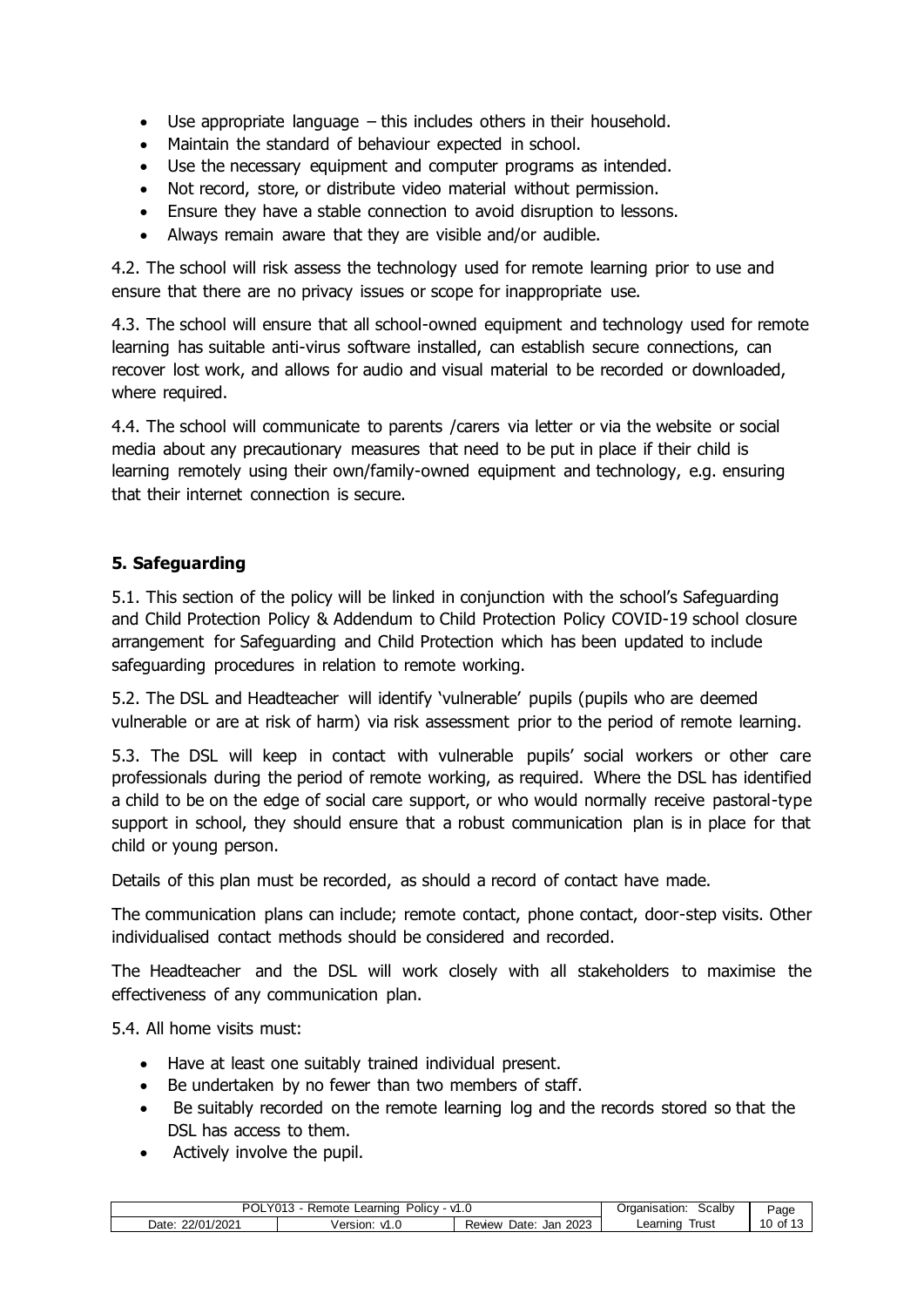5.5. Vulnerable pupils (where possible) will be provided with a means of contacting the DSL, their deputy, or any other relevant member of staff – this arrangement will be set up by the DSL prior to the period of remote learning.

5.6. The DSL will meet (in person or remotely) with the relevant members of staff to discuss new and current safeguarding arrangements for vulnerable pupils learning remotely.

5.7. All members of staff will report any safeguarding concerns to the DSL immediately.

#### <span id="page-10-0"></span>**6. Data protection**

6.1. This section of the policy will be in connection with the school's Data Protection Policy.

6.2. Staff members will be responsible for adhering to the GDPR when teaching remotely and will ensure the confidentiality and integrity of their devices at all times.

6.3. Sensitive data will only be transferred between devices if it is necessary to do so for the purpose of remote learning and teaching.

6.4. Any data that is transferred between devices will be suitably encrypted or have other data protection measures in place so that if the data is lost, stolen, or subject to unauthorised access, it remains safe until recovered.

6.5. Parents'/ carers and pupils' up-to-date contact details will be collected prior to the period of remote learning.

6.6. All contact details will be stored in line with the Data Protection Policy and retained in line with the Records Management Policy.

6.7. The school will not permit paper copies of contact details to be taken off the school premises.

6.8. Pupils are not permitted to let their family members or friends use any school owned equipment, which contains personal data.

6.9. Any breach of confidentiality will be dealt with in accordance with the school's Data Protection Policy.

6.10. Any intentional breach of confidentiality will be dealt with in accordance with the school's Behaviour Policy or the Disciplinary Policy and Procedure.

#### <span id="page-10-1"></span>**7. Engagement, marking and feedback**

7.1. All schoolwork set through remote learning can be submitted to the designated email address or left at the school office to receive feedback.

7.2. The school expects pupils and staff to maintain a good work ethic and a high quality of work during the period of remote learning.

7.3. Pupils are accountable for the completion of their own schoolwork – teaching staff will contact parents / carers via telephone call if their child is not completing their schoolwork or their standard of work has noticeably decreased.

| וחם<br>∟earnıng<br>olicv-<br>— ∨1.∪<br>emote<br>ுபட<br>U I J<br>151 |                   |                              | <b>Scalby</b><br>Irganisation: | ⊃age      |
|---------------------------------------------------------------------|-------------------|------------------------------|--------------------------------|-----------|
| 12021<br>22/01<br>Date:                                             | Version.<br>ں . ا | 2023<br>Date<br>Jan<br>Revew | l rus:<br>Learning             | ot<br>ں ا |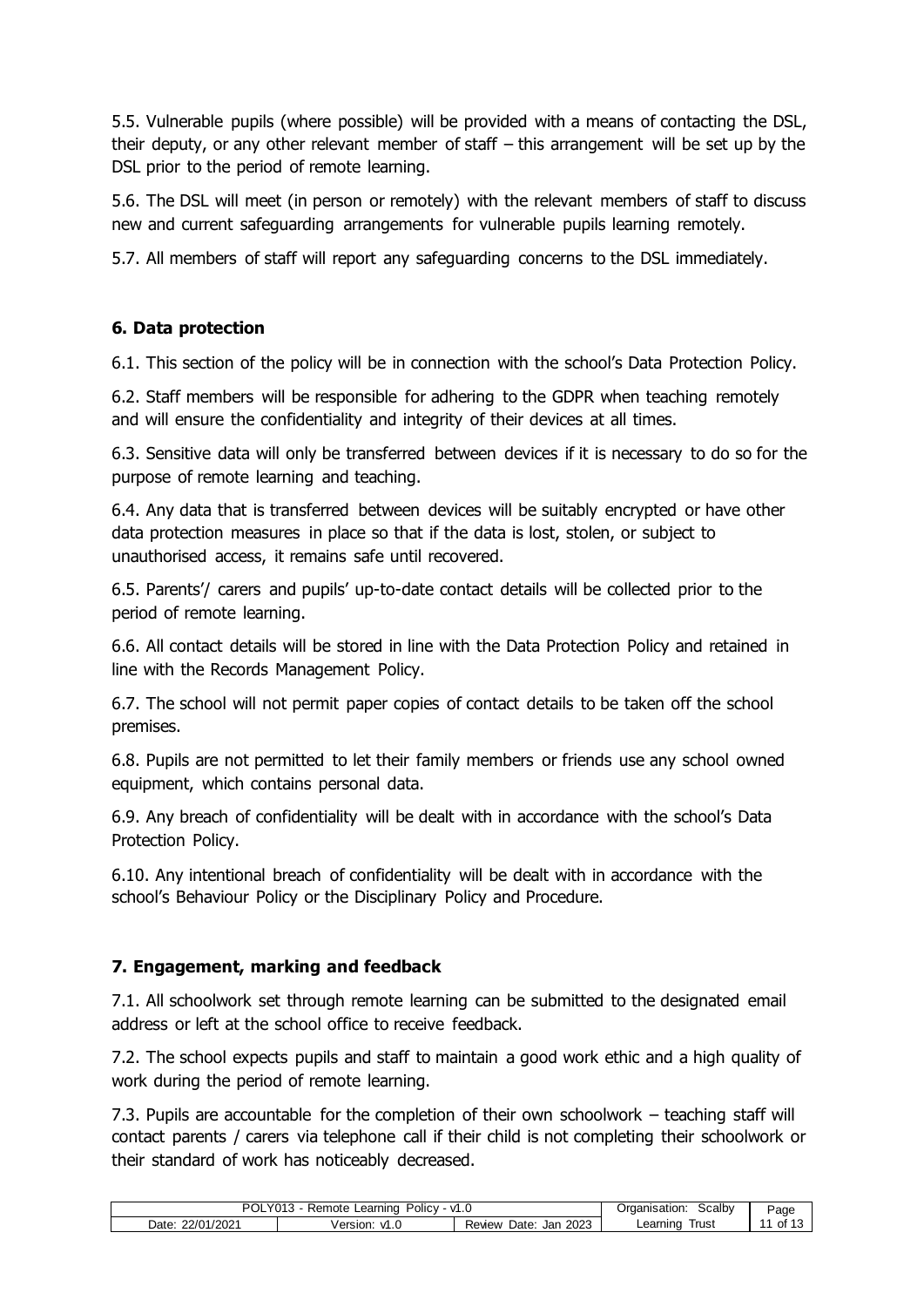7.4. Teaching staff will monitor the academic progress of pupils with and without access to the online learning resources and discuss additional support or provision with the Headteacher as soon as possible.

7.5. Teaching staff will monitor the academic progress of pupils with SEND and discuss additional support or provision with the SENCo as soon as possible and on an ongoing basis.

#### <span id="page-11-0"></span>**8. Health and safety**

8.1. This section of the policy will be read in conjunction with the school's Health and Safety Policy.

8.2. Teaching staff and Trust IT Team will ensure pupils are shown how to use the necessary equipment and technology safely and correctly.

8.3. If using electronic devices during remote learning, pupils will be encouraged to take a screen break at least every hour.

8.4. Screen break frequency will be adjusted for younger pupils or pupils with medical conditions who require more frequent screen breaks.

#### <span id="page-11-1"></span>**9. School day**

9.1. Pupils will carry out remote learning throughout the course of the day at their parent/carer's discretion.

9.2. Pupils with SEND or additional medical conditions who require more regular breaks, e.g. sensory breaks, are not expected to do schoolwork during their breaks.

9.3. Pupils who are unwell are not expected to complete remote learning until they are well enough to do so.

The Government has outlined the minimum expectation for remote learning as follows:

Key Stage 1: 3 hours a day on average across the cohort, with less for younger children

Key Stage 2: 4 hours a day

#### <span id="page-11-2"></span>**10. Communication**

10.1. The school will ensure adequate channels of communication are arranged in the event of an emergency.

10.2. The school will communicate with parents / carers via letter, SMS message and the school website about remote learning arrangements as soon as possible.

10.3. The Headteacher will communicate with staff as soon as possible via email about any remote learning arrangements.

10.4. Members of staff involved in remote teaching will ensure they have a working mobile device that is available to take phone calls during their agreed working hours.

| Y <sub>013</sub><br>PO'<br>∟earning<br>V1.0<br>⊀emote<br>olicv-<br>`YOL. |                 | Scalby<br>)rganisation:      | ⊃age               |                                         |
|--------------------------------------------------------------------------|-----------------|------------------------------|--------------------|-----------------------------------------|
| 12021<br>22/01<br>Date:                                                  | Version.<br>ں . | 2023<br>Date<br>Revew<br>Jan | l rus:<br>Learning | $\overline{a}$<br>ot<br>ں ا<br><u>_</u> |